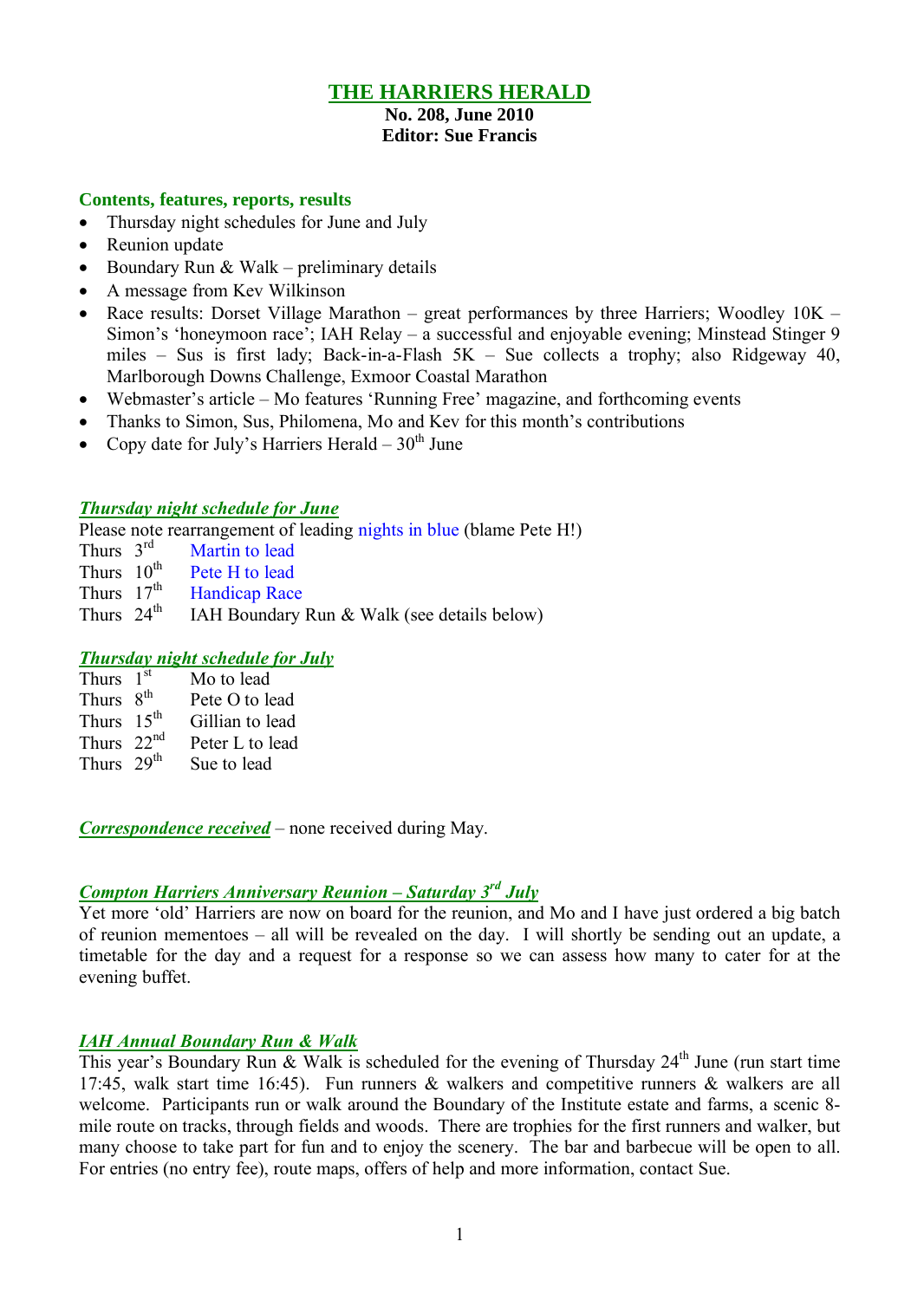## *A message from Kev Wilkinson*

HI GUYS! Well what a few weeks it has been. Shall I start at the beginning? I went out for a bike ride 2 Saturdays ago, I remember going out for the ride, then I woke up off my bike with some paramedics beside me???? One very bumpy uncomfortable ride in an ambulance later I was at the JR hospital in Oxford.

X-rays revealed a broken collarbone, cheekbone and 2 ribs - I was sent home with brufen and paracetamol and told to return next morning. The night lasted for ever: I was almost in tears and I could feel bits rubbing and grinding. Return next morning, more x-rays, Doc not happy, so CT scan done. Told I had broken collarbone, shoulder blade, 6 ribs, punctured lung and cheekbone, and I was developing pneumonia from the lung puncture. Doc's exact words were "I think we're going to admit you" as he tapped my knee reassuringly.

So a week in hospital, lots of morphine, decision was taken to pin collarbone as it was not meeting up. The op was superb as I could get myself up and about so much easier. Now I'm home I've checked the bike and can't find any reason for me to come off. It's a bit smashed up but new bar tape and chain it should be good to go.

I'm getting my stitches trimmed tomorrow so I can see what the wounds look like. I guess next thing is lots of physio and I get re-x-rayed on the  $29<sup>th</sup>$  June to see how everything is healing. God knows when I'll ride again - I have entered a Sportive event end of September and it would be good to aim for that, but till then I just need to heal.

Apologies for spelling and grammar - typed with my one good hand!

Cheers for the cards!

Kev

# *Race reports and results*

### *If you take part in an event, don't forget to send me the results or a report – whether you've run a distance for the first time, taken part in a new event, won a trophy, or set a PB, they are all achievements to be proud of and to tell the rest of the Club*

## *North Dorset Village Marathon, 2 nd May* **Philomena**

This was the first time that any one of us had done this lovely race. Reading about it in the Runners' World forums it sounded like a very well organised, small (maximum 250 entrants) and scenic race and we were not disappointed. Fortunately for us the heavy rain and strong winds that had been forecast for the south of England did not materialise until we were well into the race and even then it wasn't too bad. It had also been described as undulating which I took to mean "hilly" and so I was quite nervous about doing it. However it turned out to be more gently undulating than hilly so I needn't have worried.

We all had a very good day out. Sus did particularly well, a PB of 3:14:00, and was also first lady home. Ryan 3:31:16 (a great time considering he was just coming back from injury and ran on only a few jelly babies!), and me 3:47:08.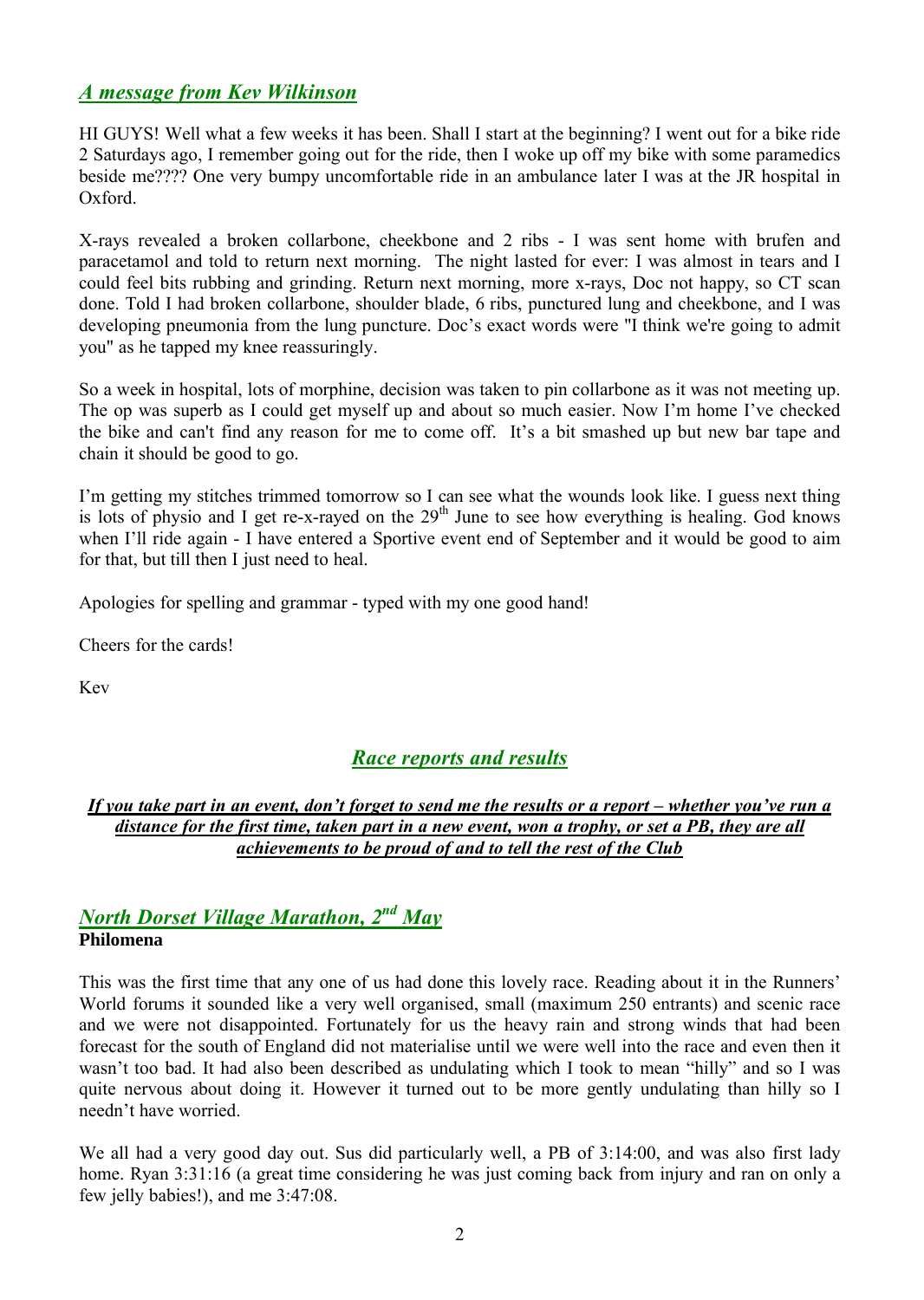# *Woodley 10K, 16th May*

#### **Simon**

I sort of delayed my honeymoon for this one. Two days after Joanna and I married – four years to the day since we met at the Woodley  $10K$  – we were down there again for my  $20<sup>th</sup>$  consecutive year. The organisers – Ted and Carol Wingrove – had even very kindly given me a free entry to the event as a sort of long service award.

There was a slight course change this year due to bridge works on part of the course. I'm normally not one for course changes but this one was an improvement, as it missed out what I always thought was a slightly tedious bit between 1.5 and 2.5k. The new route stayed on roads and was gently undulating and actually seemed less boring than the old one.

As usual there isn't much to report; the start, route, marshals, drinks stations and finish were impeccably organised and you would have to work hard to fault anything. This year had a record pre-entry of nearly 900, including entries for the 3K fun run for 11 to 16 year-olds, so there were no entries on the day.

I had already decided not to go too fast this year – my calf is improving but I didn't want to injure myself unnecessarily – so I trolled round with Joanna's sister Emma who, having run her second 2<sup>nd</sup> London Marathon this year in 5 hours 09minutes, was hoping for a good run at Woodley. We started at a steady pace and, Emma being Emma, we stuck to virtually the same pace all the way round; finishing in 392<sup>nd</sup> and 393<sup>rd</sup> places in 54:48 and taking nearly four minutes off Emma's previous best 10K time in the process.

First home was Mike Deegan of Salford Harriers in 34:16, with Andrew Robbins from Serpentine Running Club  $2^{nd}$  in 34:38. Third place overall and  $1^{st}$  lady was Sarah Gee in a time of 35:09 – I later learned that Sarah finished London in a rather quick 2:40, so she's obviously been practising… there were 705 finishers in all and the last one in recorded a time of 1:39:16.

As always, a very enjoyable race and I've already put my name down for next year. Anyone care to join me?

The race results were being printed and displayed before Joanna and I left, and we had to shoot off fairly soon as we were driving up to Chester that afternoon. I really don't think they could have been done any quicker…

Ps. I won't bore you with details of our honeymoon, but I do have to tell you that I nearly broke my new wife after four days of marriage…on the Tuesday we went over to Llanberis and caught the train up Snowdon before walking down. That bit was fine – excellent weather, the view from the top was stunning and the walk down was very pleasant, although I collected so much discarded rubbish on the way down that I ended up handing in a carrier bag full of empty bottles and crisp packets (and even a tooth flossing stick and an unopened can of lager(!)) at the ticket office when we finished – but the next day Joanna could hardly move. Whoops. So we had a quiet day and went to Ruthin for a couple of hours before Joanna rested in the afternoon.

Me? I went for a run…

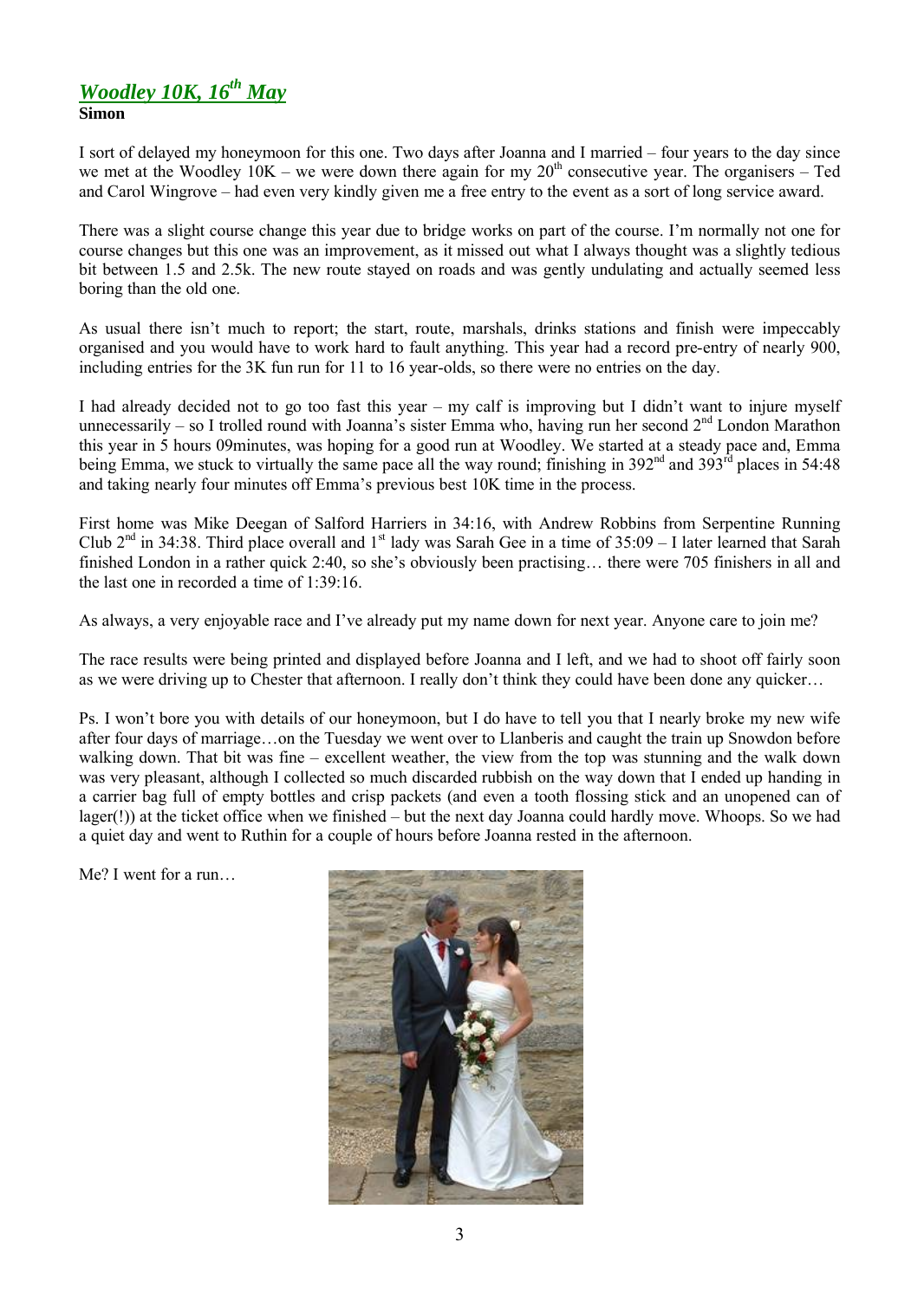# *IAH Relay, 20th May*

**Sue**

This year's relay was held on a fantastic sunny evening and I thought it was one of the most successful and enjoyable relays for some years. It was great to have 13 teams taking part including, for the first time, a Pirbright team. The handicapping system made for a very exciting race as Arron Whalley from 'Norfolk Enchance' just hung on to beat Miki Madi ('Pirbright Sad Slackers') to the finish. 'The Hippos' recorded the fastest actual team time of the day.

The fastest lap of the evening was recorded by Martin, ahead of Simon Ernest and Ryan. The fastest three ladies were Sue, Hannah, and Annaleis Chandler.

The results (team and individual) can be found on Compton Harriers' website at: http://www.comptonharriers.org.uk (home page, under "IAH Relay 2010 - Results"). Steve Gibbs has now given me his photos on CD, so Mo will be able to put some on the website.

Thanks to all Harriers who helped out: Lucy and Susanne for marshalling, Dick for mowing and signing the course, Jan for timekeeping, Mo for the computerised results service, and Kirsty for being on standby for first-aid.

# *Minstead Stinger 9 miles, 23rd May*

**Sus**

This is a challenging course through the New Forest which, I have to say, has become one of my favourite places to run, organised by Totton Running Club.

It was a hot day but I felt my well-soaked socks I always carry with me gave me an advantage so no excuse not to give it a good bash. But no way could I keep up with Ryan who just flew over this beautiful route. Towards the end we reached a stile and next to it was a cattle grid. I felt the grid was the fastest choice but the marshal insisted that I opt for the stile despite me already having crossed it, I thought that it was probably down to health and safety regulation and he most likely was a cantankerous person. Little did I know at the time had I continued and not come back I would have been trapped in fenced field – so sorry marshal if my facial expression was not very friendly. At the finish we were greeted with a nice goodie bag and marshals desperately trying to sell hot bacon sandwiches, perhaps not the right food on a day like this. But definitely one for your running list next year.

| 1 <sup>st</sup> Man, Neil Richmond, Southampton Athletic Club | 0:55.55 |
|---------------------------------------------------------------|---------|
| $4th$ Man, Ryan                                               | 1:02:45 |
| $1st$ Lady, Sus                                               | 1:04:39 |

119 finished the race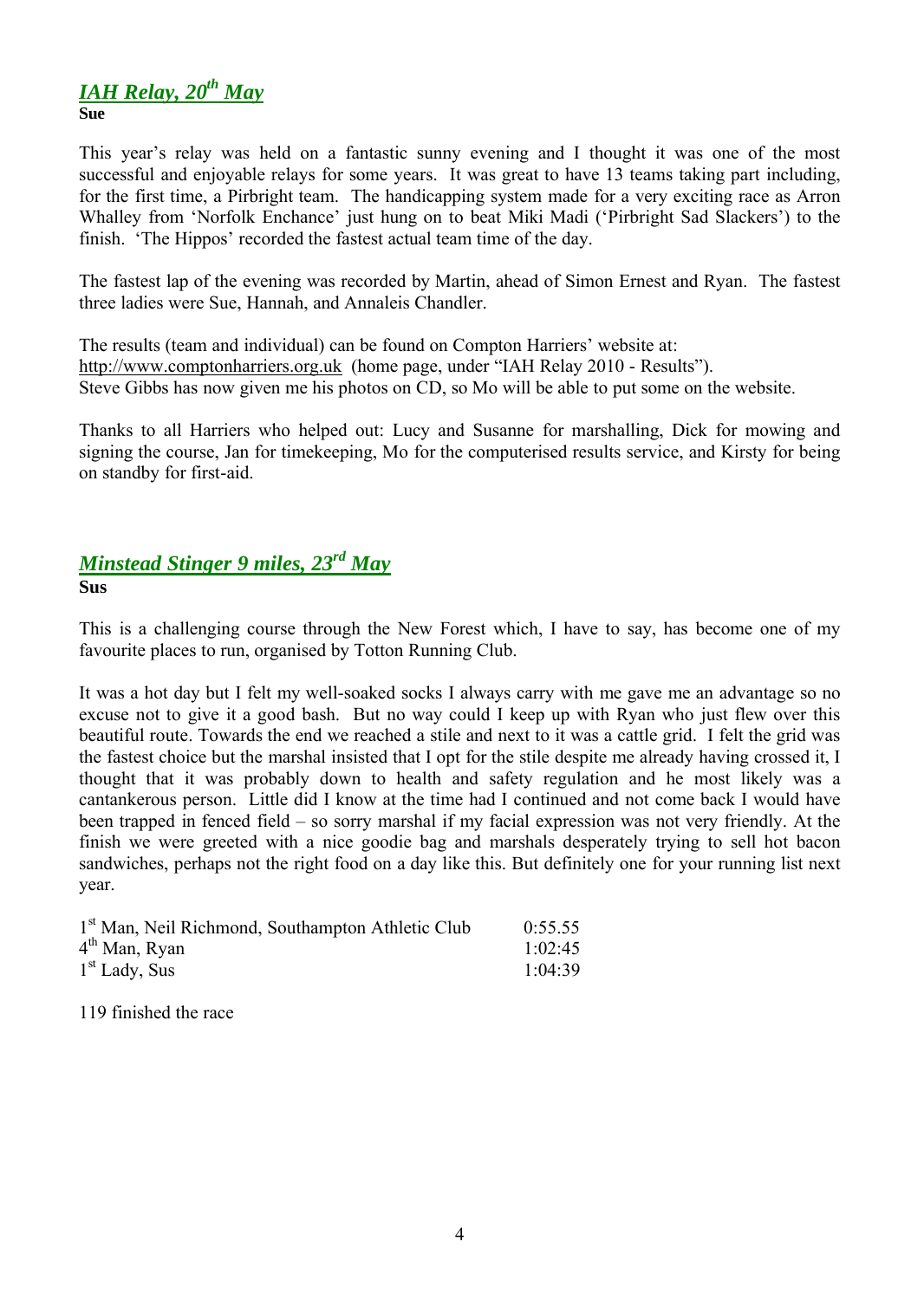# *Back-in-a-Flash 5K, 26 th May*

#### **Sue**

While 10K races seem to hold a certain 'dread' factor for me these days, I find 5K events very enjoyable. I competed in the first Back-in-a-Flash 5K last September. This year, Grassroots events have organised a series of three Wednesday evening Back-in-a-Flash races at Coate Water Country Park (Swindon). Although not a P.B. course (it is rather uneven underfoot, a bit undulating, and has a few twists and turns, including two exciting crossings of the M4 over a spiral footbridge) the out-andback route is scenic and interesting and the event is very well organised.

On the outward run the ladies course-record holder (Swindon's Kate Jacobs) who was marshalling at the footbridge, cheered me on and told me I was  $1<sup>st</sup>$  lady. At the 2.5K turn-around point on the wooded cycleway I looked at my watch and made a mental note of my running time so I could see how much lead I had on the 2<sup>nd</sup> lady. I seemed to have a minute's lead (assuming I hadn't been fooled by a lady with short hair or a man with a ponytail!) so I tried to relax and focus on achieving my target time of 20 minutes. I crossed the line in  $20:12$ ,  $35<sup>th</sup>$  out of 170 finishers.

Within moments of the last runner finishing, the rain began to pour down and the runners gathered in race HQ ('The Sun' pub) for the presentations. The race was won by Scott Richardson (Cirencester) in 16:28, while I collected the ladies trophy, and some lucky soul won a pair of trainers as his running number was pulled out in the prize draw.

My 5K race for June will be the Chiltern Chase at Ewelme, before doing another Back-in-a-Flash in July.

# *Compton Harriers also competed in….*

*Ridgeway 40 miles, 8<sup>th</sup> May:* Martin and Lucy completed the 40-miler from Overton Hill to Streatley in a whisker under 7 hours.

*Marlborough Downs Challenge, 20M, 15th May:* Lucy, Ryan and Martin all ran well, with Lucy finishing as  $2^{nd}$  lady (2:37.48) and Martin as  $2^{nd}$  man (2:16:40), and Ryan 13<sup>th</sup> (2:33:51).

*Exmoor Coastal Marathon, 22<sup>nd</sup> May:* Dick completed the last Marathon in the monthly coastal marathon series.

## *Website update… http://www.comptonharriers.org.uk*

## **Mo**

# *Links of interest this month:*

http://www.runningfreemag.co.uk – the site continues to provide a wealth of information and the online magazine has a wide variety of running articles, information and race listings. There is only one complaint I have … despite notifying them on two occasions for the inclusion of the Compton Canter in the race listings, it still has not appeared! Ah well, that's life I suppose … it's still well worth a regular visit.

http://www.users.waitrose.com/~gouldings/ ... something familiar about this link? http://tinyurl.com/335havj ... the perfect running fuel ...

… now try this little recipe; http://tinyurl.com/34bf2ot … and finally, a really smooth way to start the day; http://tinyurl.com/2urw36k